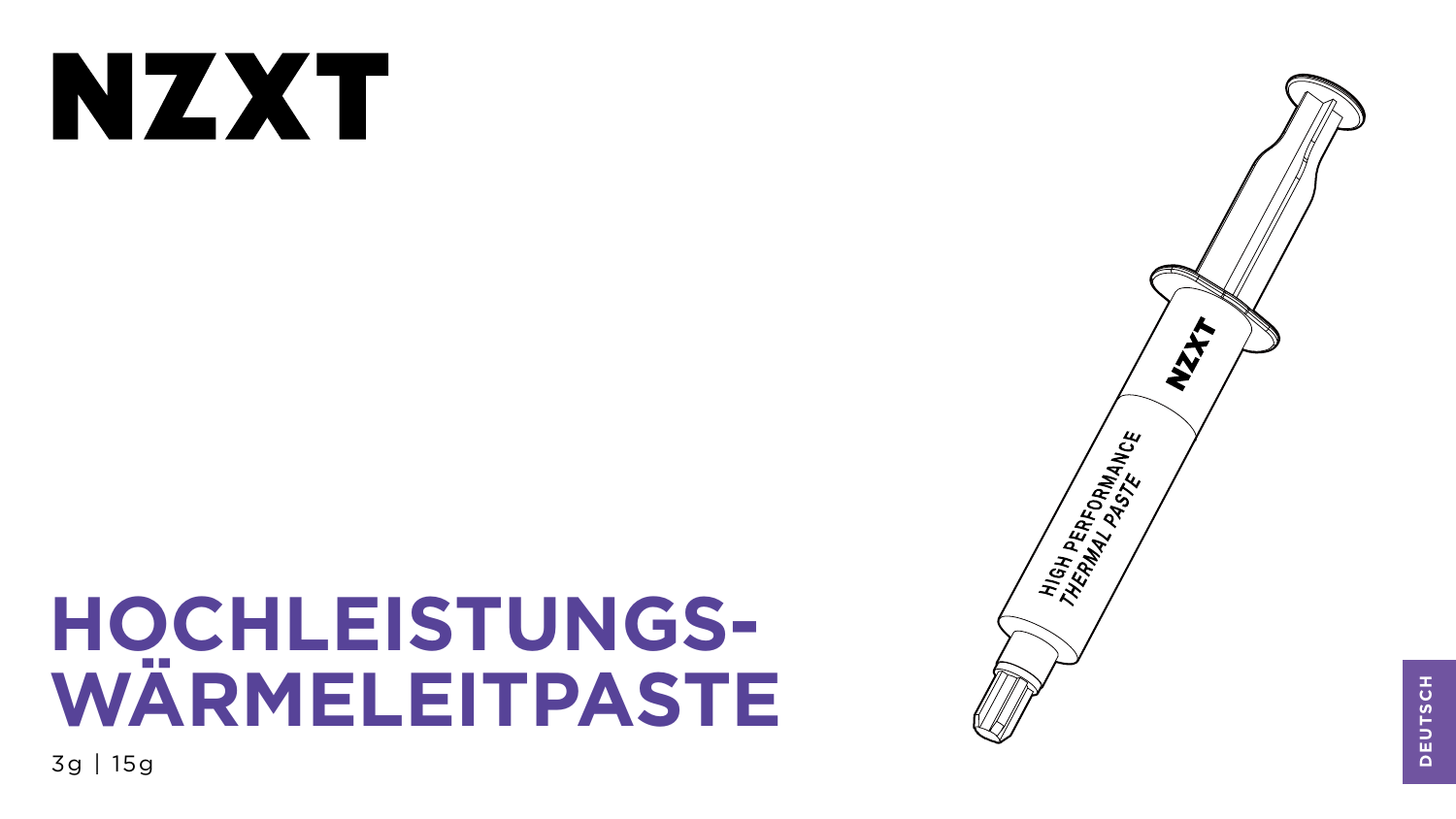







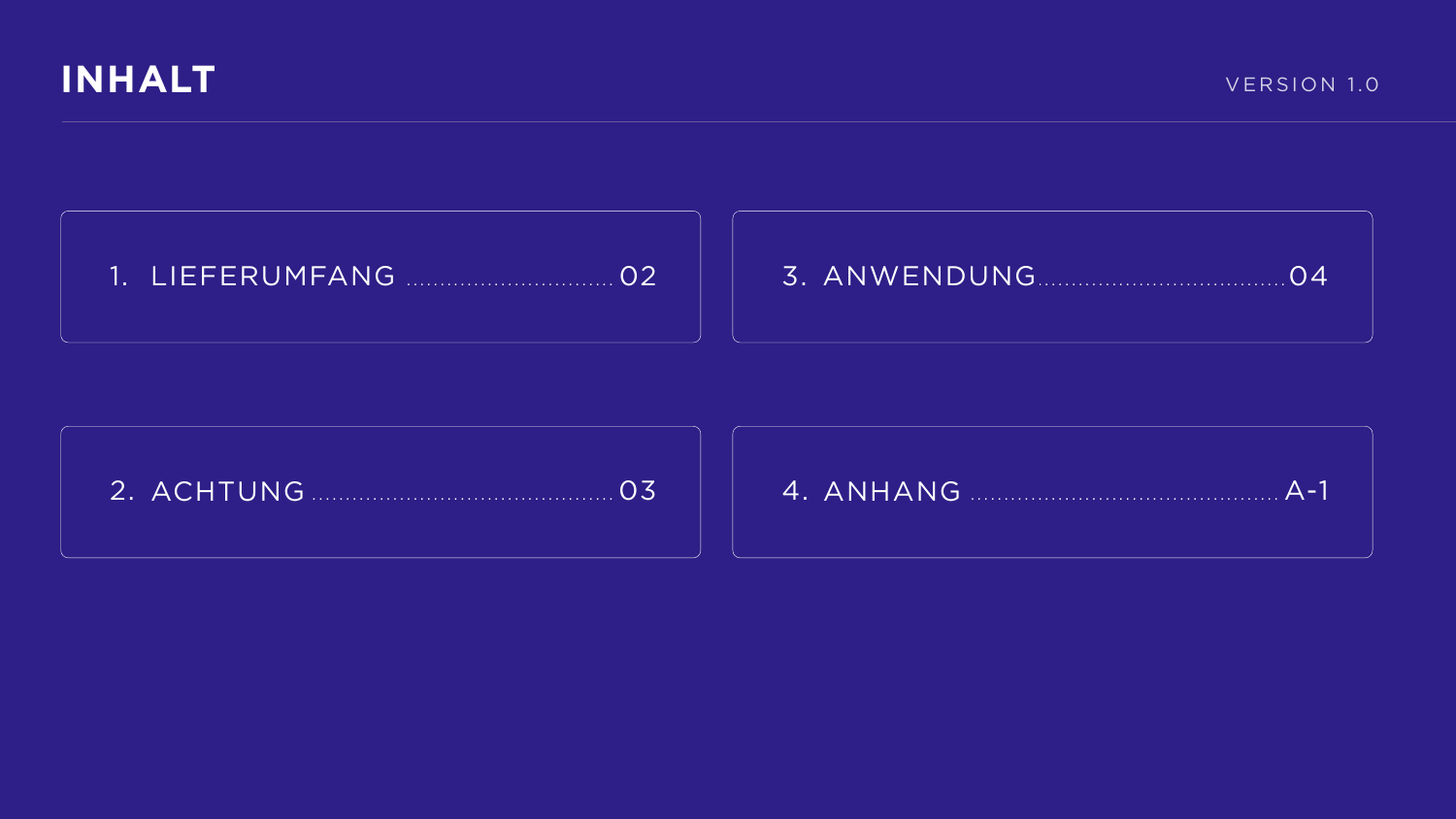## <span id="page-2-0"></span>1. LIEFERUMFANG

#### A. NZXT-Hochleistungs-Wärmeleitpaste mit Applikator

 $x1$ 

#### B. In Isopropylalkohol getränktes Tuch



Alcohol Pad



**RMANCE** 



 $O<sub>2</sub>$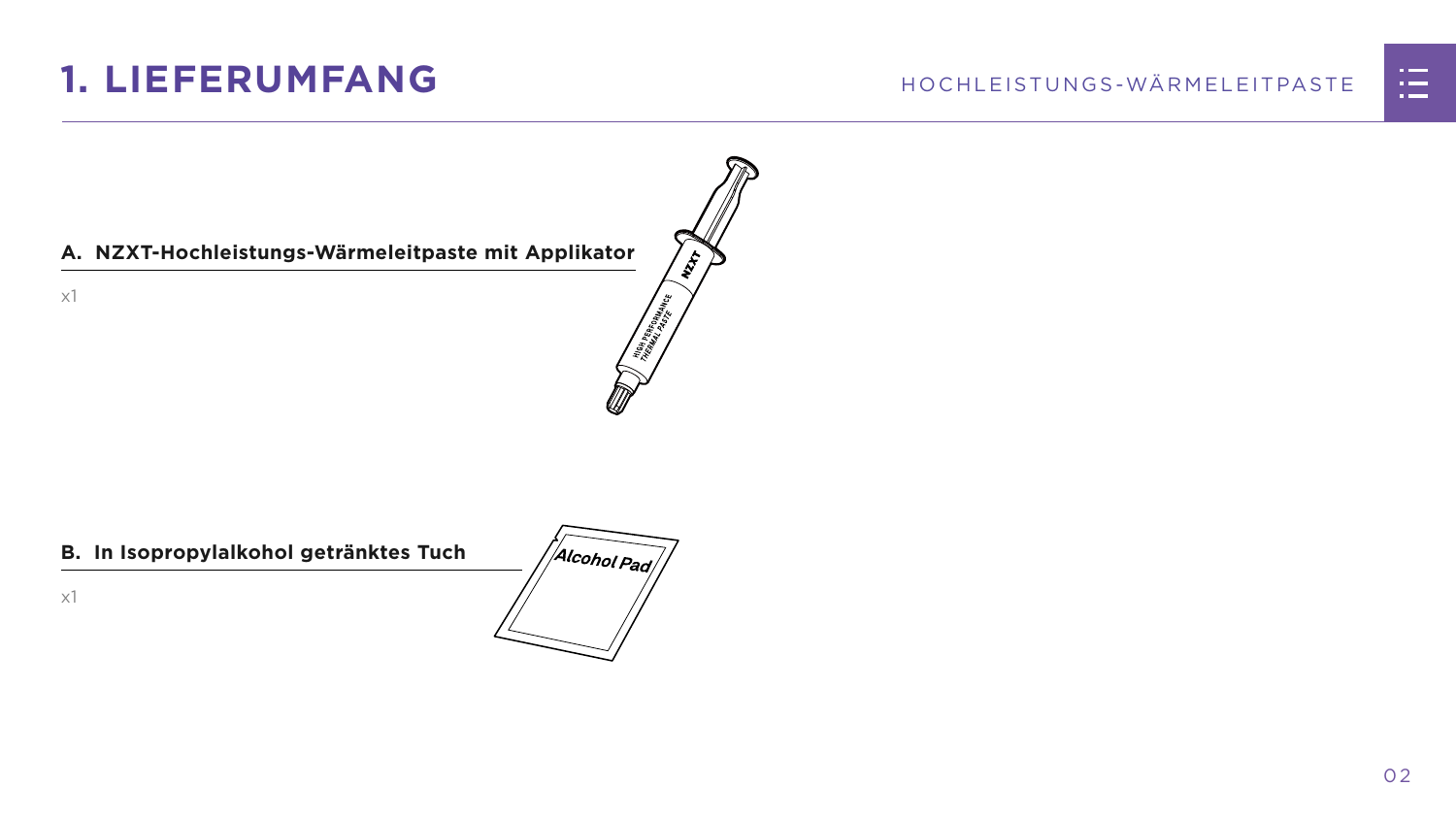

<span id="page-3-0"></span>

 **DIESES PRODUKT NICHT EINNEHMEN. KONTAKT MIT HAUT UND AUGEN VERMEIDEN. AUSSERHALB DER REICHWEITE VON KINDERN UND HAUSTIEREN AUFBEWAHREN.**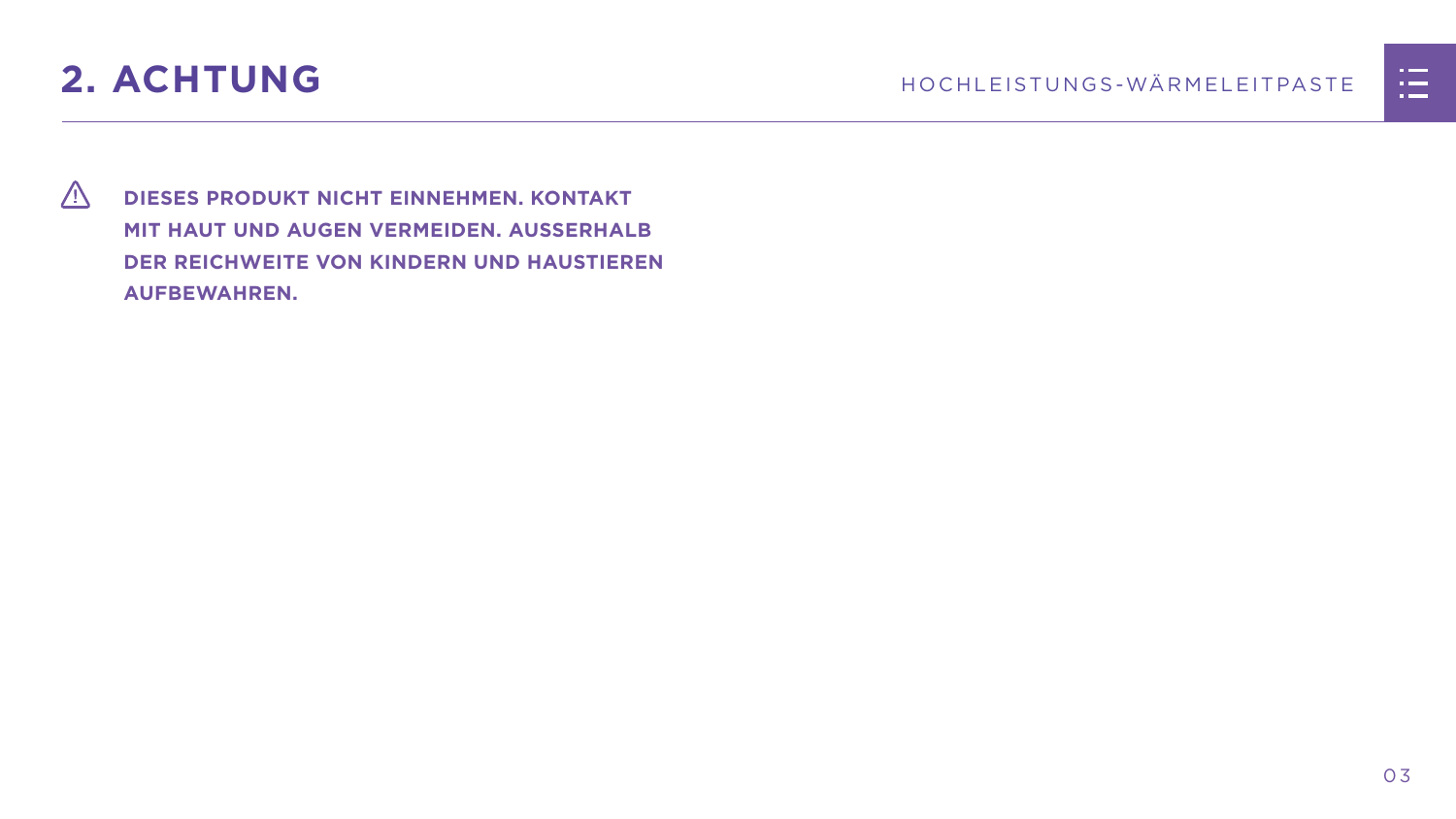## <span id="page-4-0"></span>**3. ANWENDUNG** HOCHLEISTUNGS-WÄRMELEITPASTE

#### **SCHRITT 1**

Die Kontaktfläche der CPU und des Kühlers mit dem mitgelieferten in Isopropylalkohol getränkten Tuch reinigen.



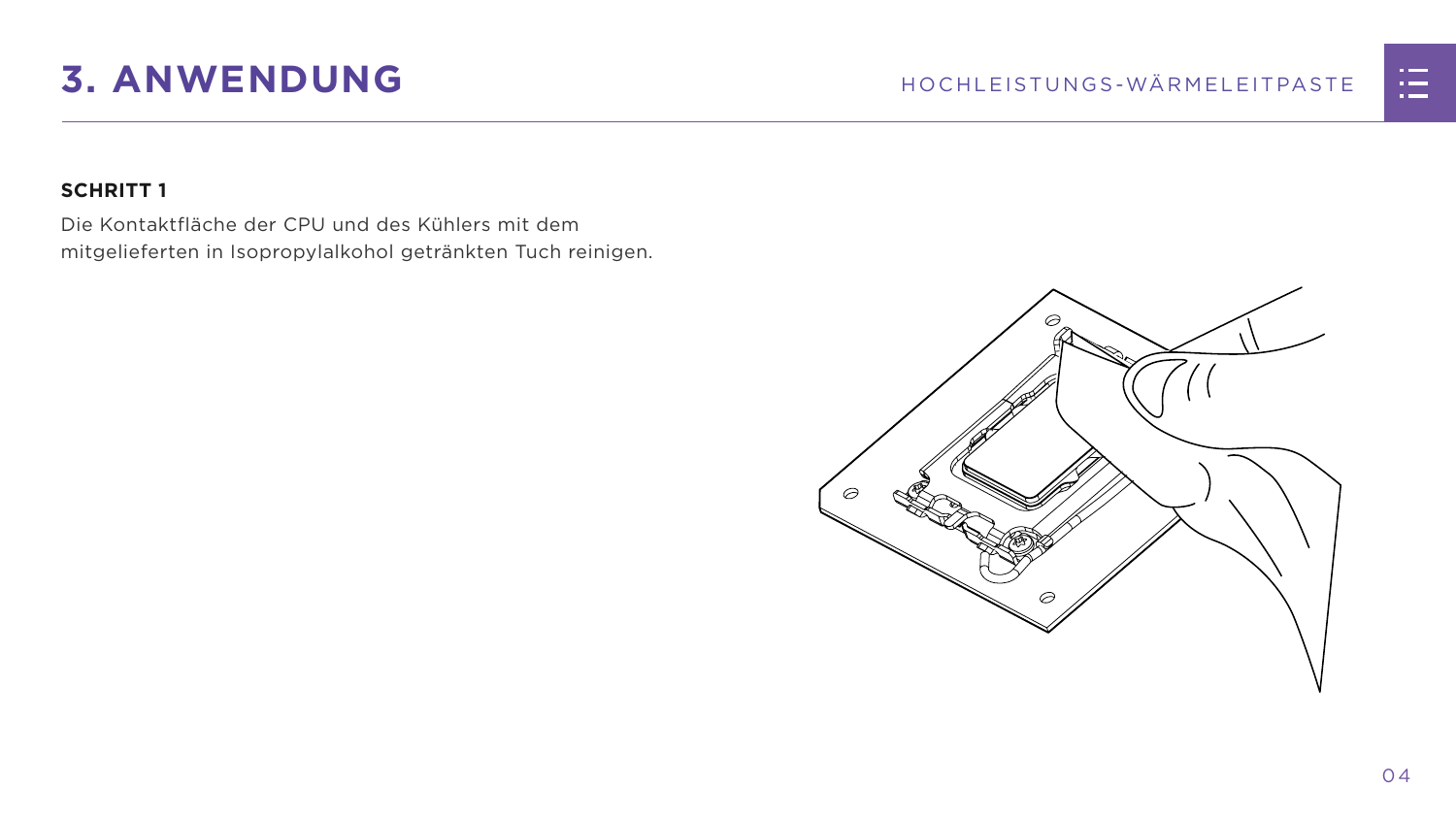



#### **SCHRITT 2**

Die Wärmeleitpaste auf die CPU auftragen und dabei dem Muster folgen, das der CPU-Größe entspricht (siehe vergrößerte Zeichnung). Es ist nicht nötig, sie vor der Installation des Kühlers von Hand zu verteilen.

### **ANWENDUNG**

**CPU - 35X35MM** Intel LGA 1200/115x Recommended application : 10mm



**CPU SIZE - 40X40MM** AM4 & Intel LGA 20xx Recommended application : 15mm



**CPU - 68X50.5MM** AMD STR4/sTRX4 Recommended application : 43.68x26.18mm



**CPU - 37.5X45MM** Intel LGA 1700 Recommended application : 25.8mm

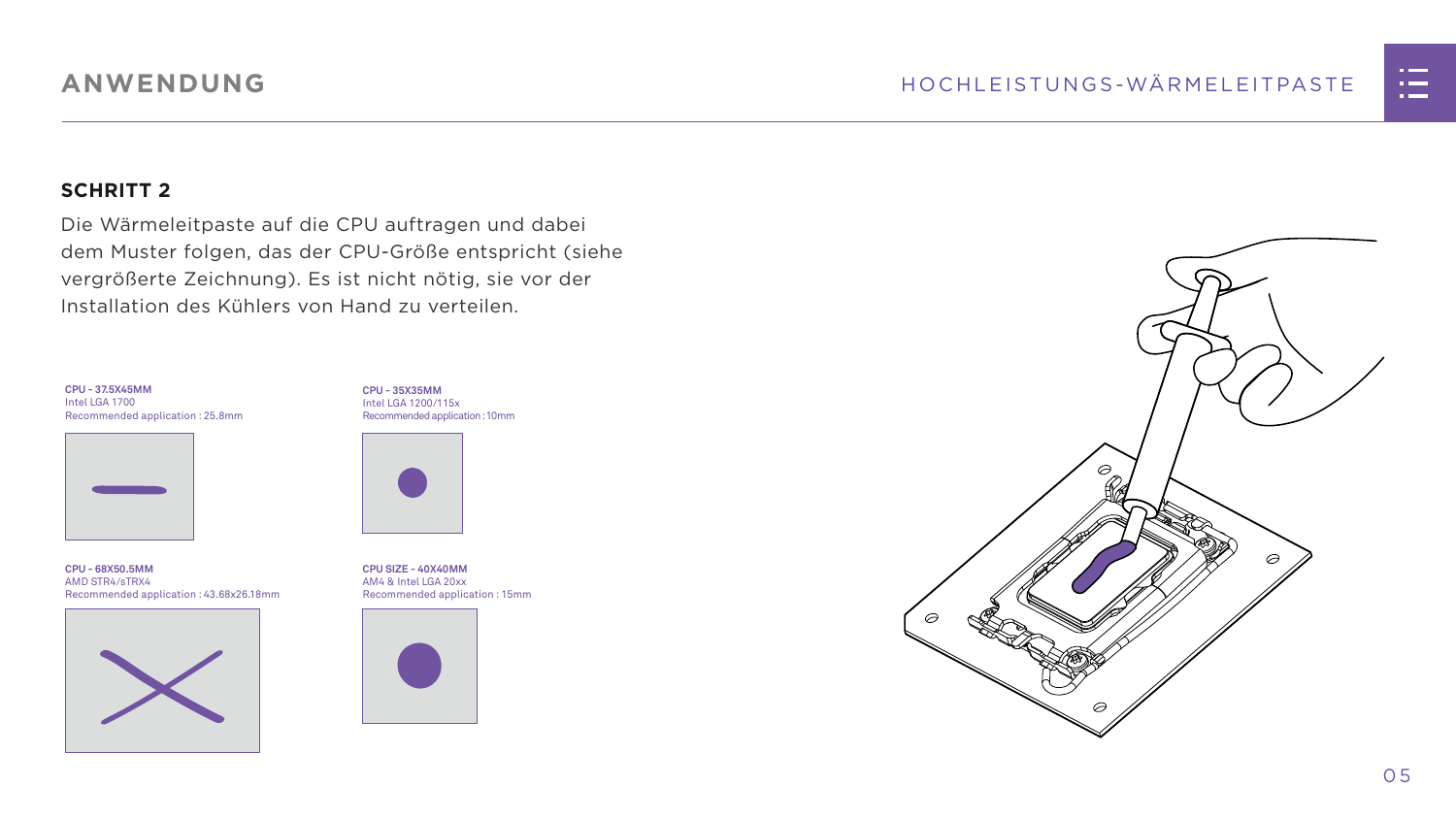

#### **SCHRITT 3**

Den Kühler wie vom Hersteller empfohlen einbauen.

### **ANWENDUNG**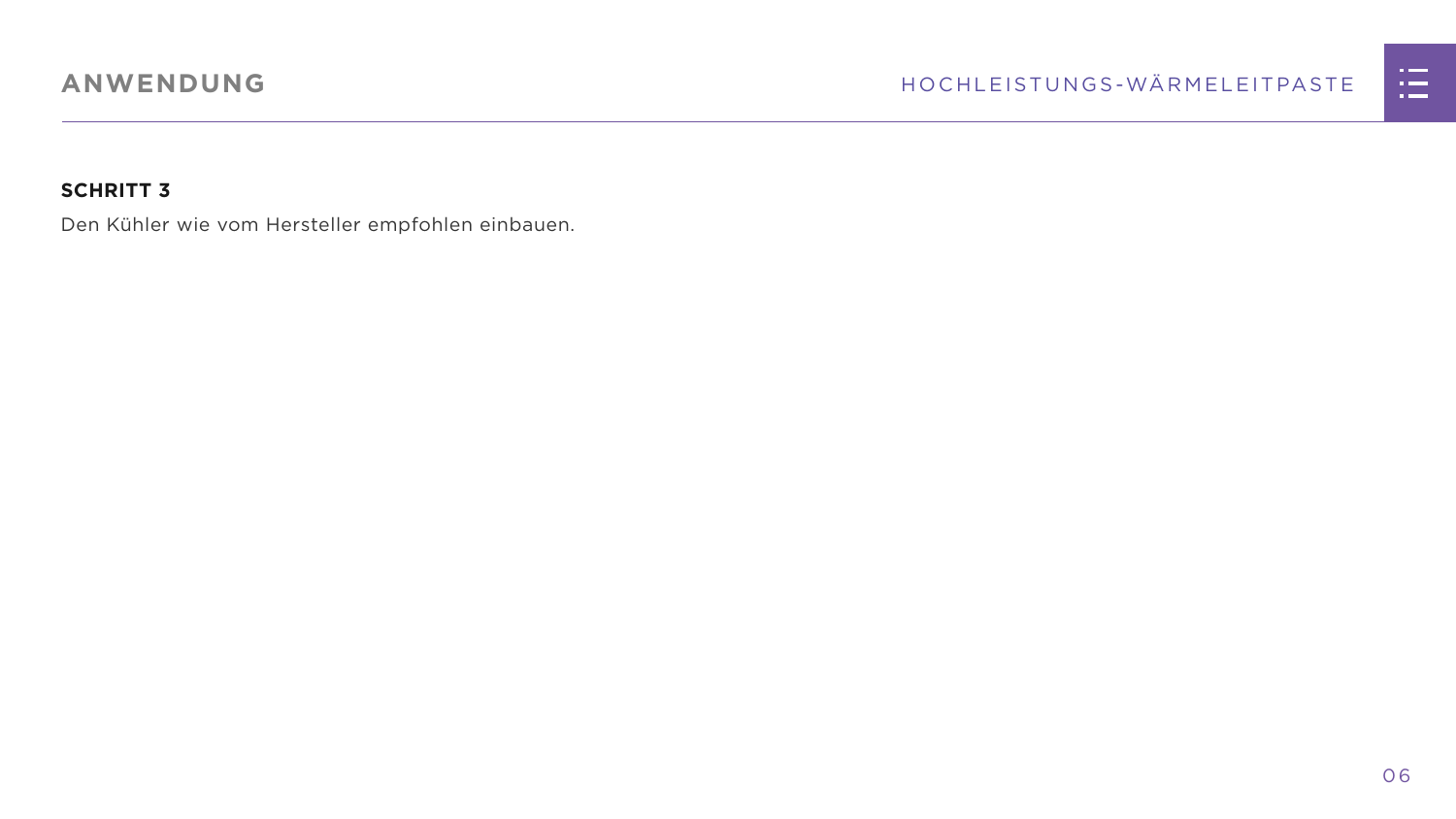

<span id="page-7-0"></span>

[4.2 NZXT Global Warranty Policy................................](#page-9-0) A-3

[4.3 Support and Service.......................................................A-9](#page-15-0)



|  | <u>n in de la</u>                                                                                                     |  |
|--|-----------------------------------------------------------------------------------------------------------------------|--|
|  | <u>ra masa</u>                                                                                                        |  |
|  | <u>a shekara ta 1989, a shekara ta 1989, a shekara ta 1989, a shekara ta 1989, a shekara ta 1989, a shekara ta 19</u> |  |
|  |                                                                                                                       |  |
|  |                                                                                                                       |  |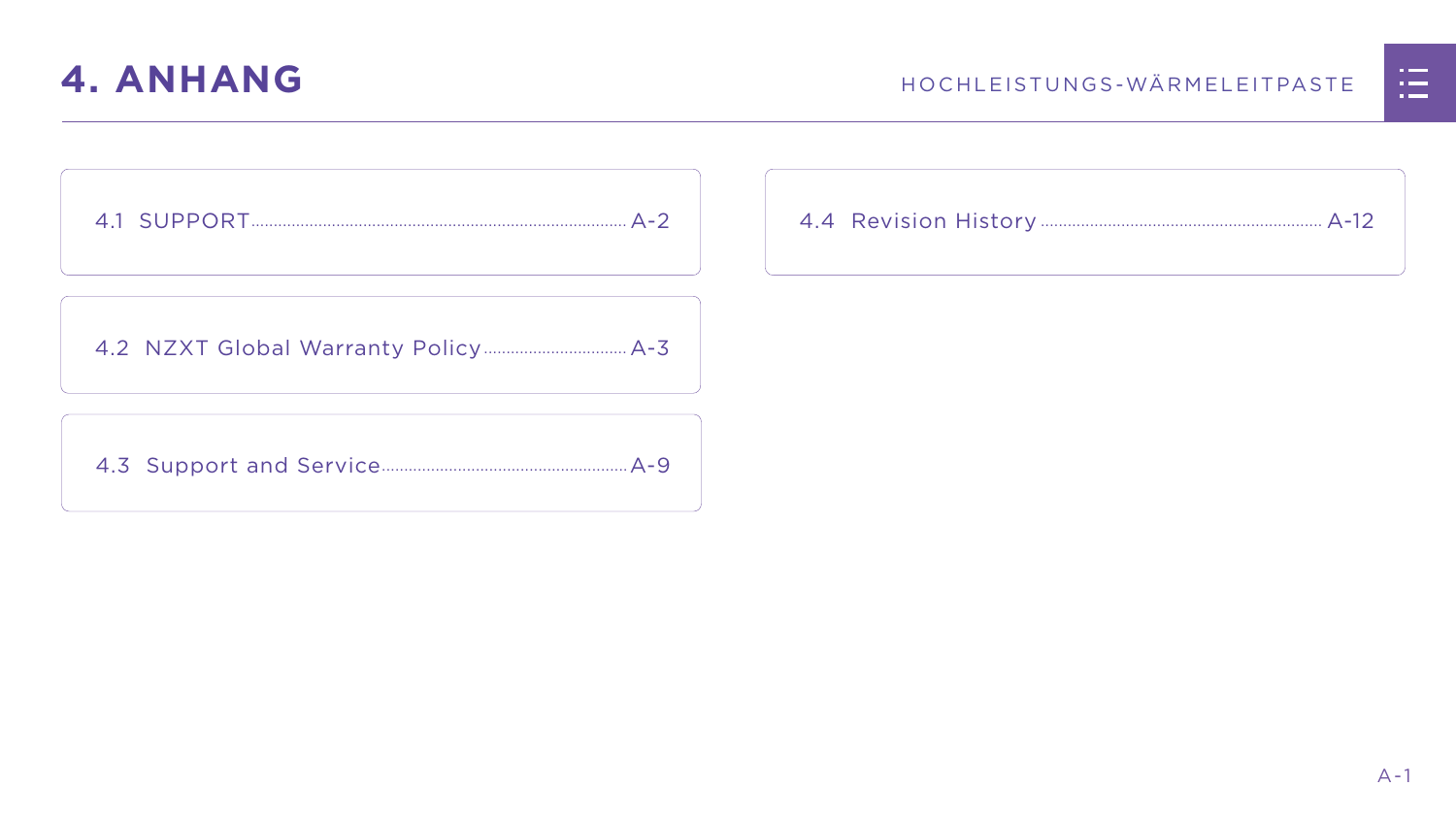



<span id="page-8-0"></span>If you have an issue and you need further help to resolve, please contact us via email at: support@nzxt.com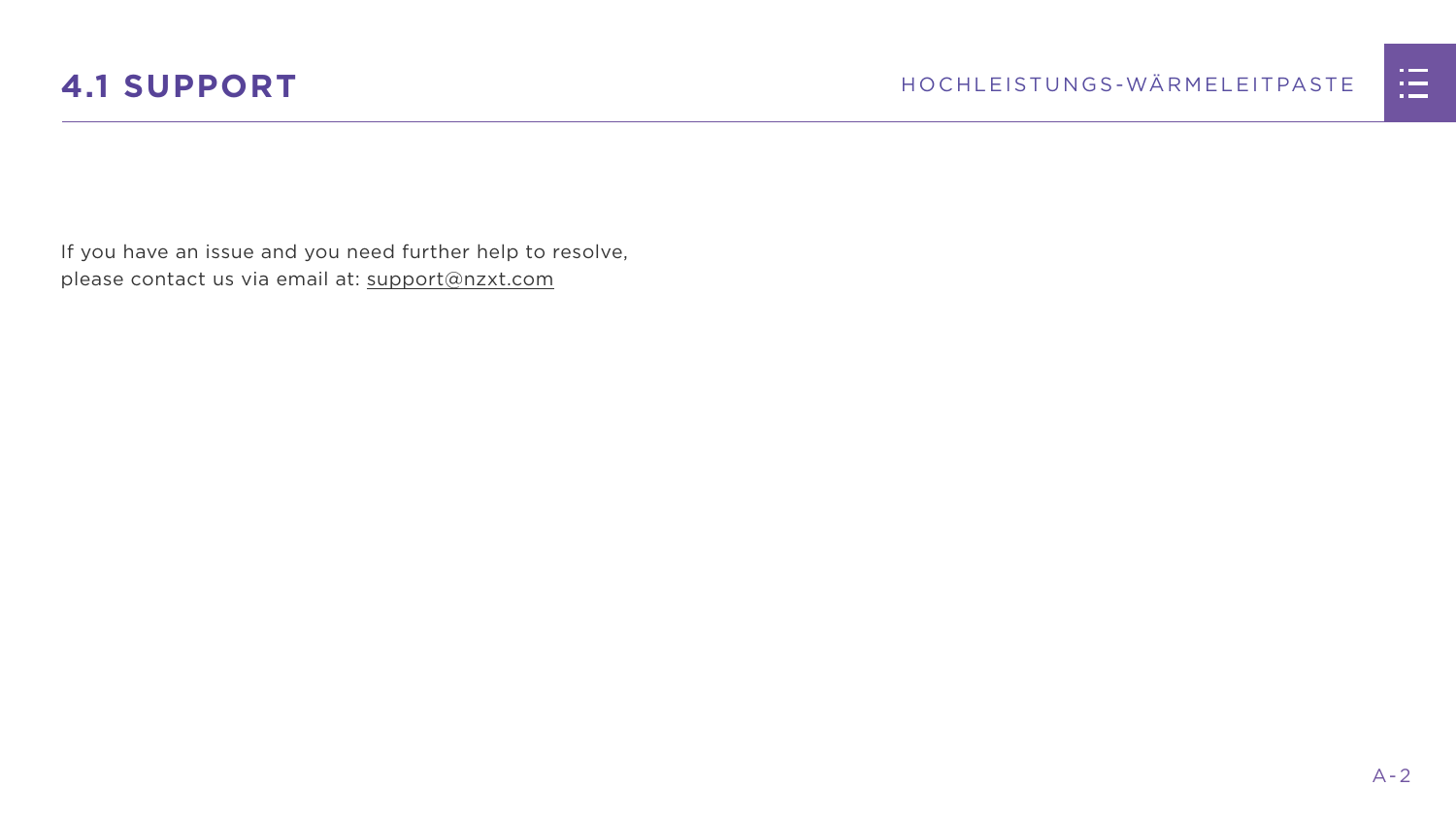



<span id="page-9-0"></span>This NZXT Global Warranty Policy governs the sale of products by NZXT to you.

#### **I. WARRANTY LENGTH**

Any replacement product will be covered under warranty for the remainder of the warranty period or thirty days, whichever is longer. Proof of purchase is required for warranty service.

#### **II. WHO IS PROTECTED**

The Warranty covers only NZXT products purchased by the original consumer.

| <b>NEW NZXT PRODUCT</b>                     | <b>WARRANTY LENGTH FOR PARTS</b>                                       |  |  |
|---------------------------------------------|------------------------------------------------------------------------|--|--|
| <b>Computer Cases</b>                       | 2 Years                                                                |  |  |
| <b>Temperature Meters</b>                   | 2 Years                                                                |  |  |
| Fans                                        | 2 Years                                                                |  |  |
| Lighting                                    | 2 Years                                                                |  |  |
| Accessories                                 | 2 Years                                                                |  |  |
| <b>Kraken M Coolers</b>                     | 3 Years                                                                |  |  |
| NZXT Keyboard/Mouse                         | 2 Years                                                                |  |  |
| Headset/Headphone Storage                   | 2 Years                                                                |  |  |
| <b>USB Microphone</b>                       | 2 Years                                                                |  |  |
| Motherboards                                | 3 Years                                                                |  |  |
| <b>Gold Power Supply</b>                    | 10 Years                                                               |  |  |
| Kraken X/X RGB/Z Coolers                    | 6 Years                                                                |  |  |
| Mini ITX Case with PSU, AIO, and Riser Card | 3-year warranty on case, riser card, and AIO. 10-year warranty on PSU. |  |  |

#### **REFURBISHED NZXT PRODUCT WARRANTY LENGTH FOR PARTS**





All NZXT Certified Refurbished Products 1 Years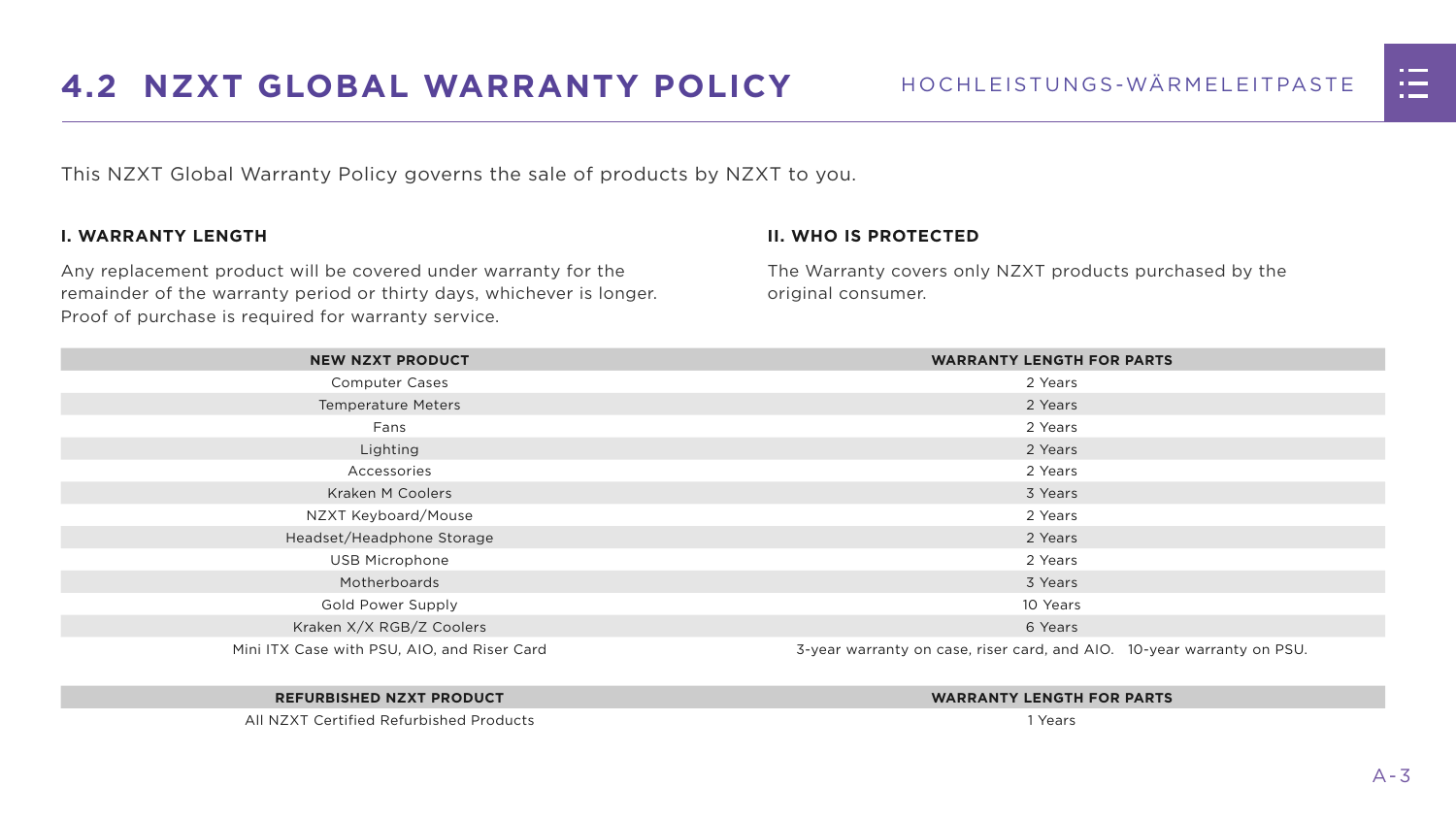#### **III. WHAT IS AND IS NOT COVERED**

Please note that our warranty is not an unconditional guarantee. If the product, in NZXT's reasonable opinion, malfunctions within the warranty period, NZXT will provide you at its sole discretion with a repaired or replacement product, either new or refurbished, with a similar function that is equal or greater in value depending on supply.

Our warranty does not cover the following:

- any product or serial number/warranty sticker modification applied without permission from NZXT;
- any damage that is not a manufacturing defect;
- damage, deterioration or malfunction resulting from: accident, abuse, misuse, neglect, fire, water, lightning, or other acts of nature, unauthorized product modification or failure to follow instructions included with the product;
- improper installation, unauthorized alterations or modifications, or repair or attempted repair by anyone not authorized by NZXT;
- shipping or transport damage (claims must be made with the carrier);
- normal wear and tear.

NZXT does not warrant that this product will meet your requirements. It is your responsibility to determine the suitability of this product for your purpose. For NZXT Store orders, we cover two way return shipping for all exchanges and returns. For all other authorized dealers, NZXT Support does not cover return shipping and only covers one way shipping from NZXT back to the end user for exchanges. Two way expedited shipping is provided for all PSUs covered under the Less Than Three program, indiscriminate of purchase location, provided the location is an approved NZXT reseller.

#### **IV. EXCLUSION OF DAMAGES (DISCLAIMER)**

NZXT's sole obligation and liability under this warranty is limited to the repair or replacement of a defective product with either a new or refurbished product with a similar function that is equal or greater in value at our option. NZXT shall not, in any event, be liable for any incidental or consequential damage, including but not limited to damages resulting from interruption of service and loss of data, business, or for liability in tort relating to this product or resulting from its use or possession.

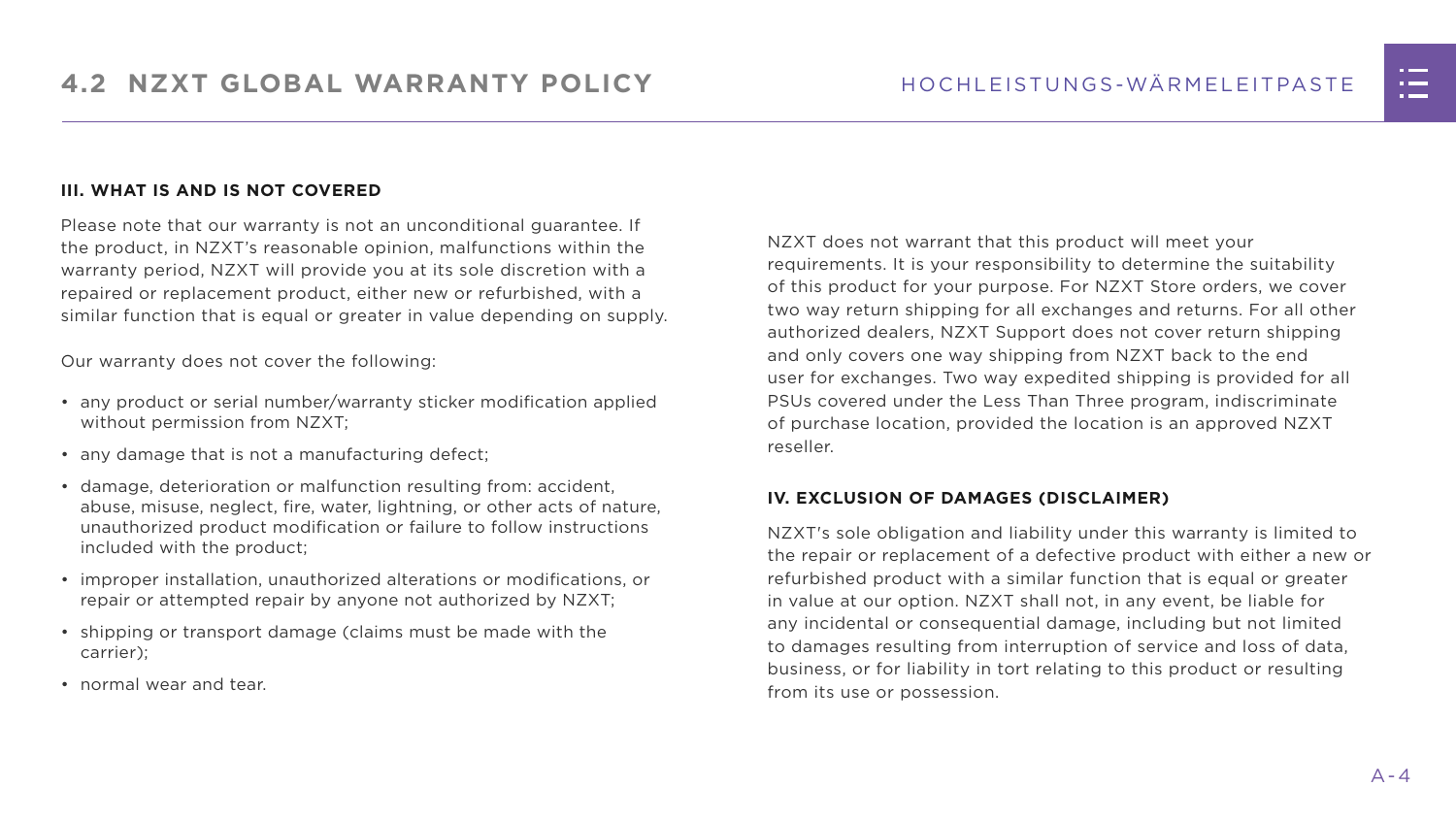#### **V. LIMITATIONS OF IMPLIED WARRANTIEST**

Here are no other warranties, expressed or implied, including but not limited to those of merchantability or fitness for a particular purpose. The duration of implied warranties is limited to the warranty length specified in Paragraph I.

#### **VI. TO OBTAIN TECHNICAL SUPPORT**

If you have already referenced your product owner's manual and still need help, you may contact us by phone at +1 (800) 228-9395, by email at [service@nzxt.com](mailto:service%40nzxt.com?subject=), or visit the NZXT Support site at [nzxt.com/customer-support.](http://nzxt.com/customer-support)

#### **VII. HOW TO OBTAIN A WARRANTY SERVICE FROM NZXT**

To receive a warranty service for your product when purchased

directly from NZXT, you must submit a request via the NZXT Support site outlining the problem. If a technician deems the product defective or requiring testing, you will be required to provide a copy of your proof of purchase, which will enable you to submit a Return Merchandise Authorization "RMA" request.

Once approved, you`ll receive an RMA number, upon which you will be asked to ship the defective item back to NZXT with the RMA number clearly marked or labelled on the package. NZXT recommends that appropriate measures are taken to safeguard the product from damage during shipping.

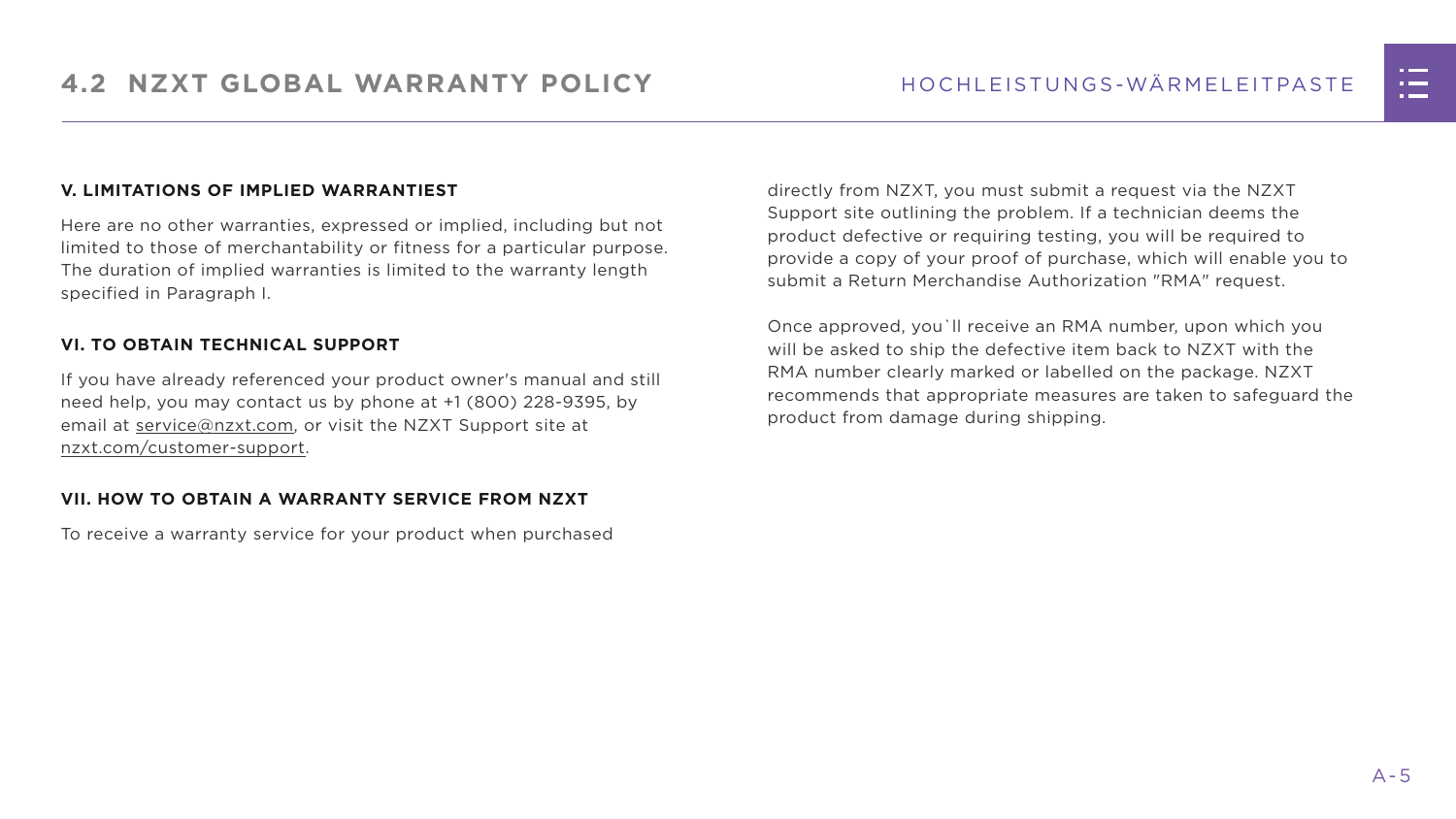#### **VIII. APPLICABLE LAW AND ADDITIONAL LEGAL RIGHTS FOR CONSUMERS**

This warranty gives you specific legal rights. These conditions are governed and construed in accordance with the laws of California (with exception of its conflict of law provisions), and the application of the United Nations Convention of Contracts for the International Sale of Goods is expressly excluded. The non-exclusive jurisdiction of the courts of California is agreed, which means that you may bring a claim to enforce your consumer protection rights in connection with this Global Warranty in the country which you have your habitual residence where you may have additional rights. These rights may vary.

For original consumers who are covered by consumer protection laws or regulations in their country, state, or province of purchase or, if different, their country, state, or province of residence, the benefits conferred by this warranty are in addition to all rights and remedies conveyed by such consumer protection laws and regulations. To the extent that liability under such consumer laws can be limited, NZXT's liability is limited, and its sole option, to repair or replacement, either new or refurbished, with a similar function that is equal or greater in value depending on supply.

#### **In the United Kingdom:**

- For NZXT products sold to customers in the UK, during the expected lifespan of your product your legal rights entitle you to the following:
	- > Up to 30 days: if your goods are faulty, then you can get an immediate refund.
	- > Up to six months: if your goods can't be repaired or replaced, then you're entitled to a full refund, in most cases.
	- > Up to six years: if your goods do not last a reasonable length of time you may be entitled to some money back.
- If the person seeking to rely on the guarantee is not the original consumer, the NZXT Warranty will cover the product in relation to that person provided that they are able to provide proof of the transfer of the benefit of the guarantee from the original consumer.
- The implied warranties under the Consumer Rights Act 2015 says that your goods must be as described, fit for all purposes for which such goods are usually supplied, and of satisfactory quality.

#### **In the EU:**

• If you are a consumer and have your habitual residence in the EU, you additionally enjoy the protection afforded to you by provisions that cannot be derogated from by agreement by virtue of the law where you have your habitual residence.

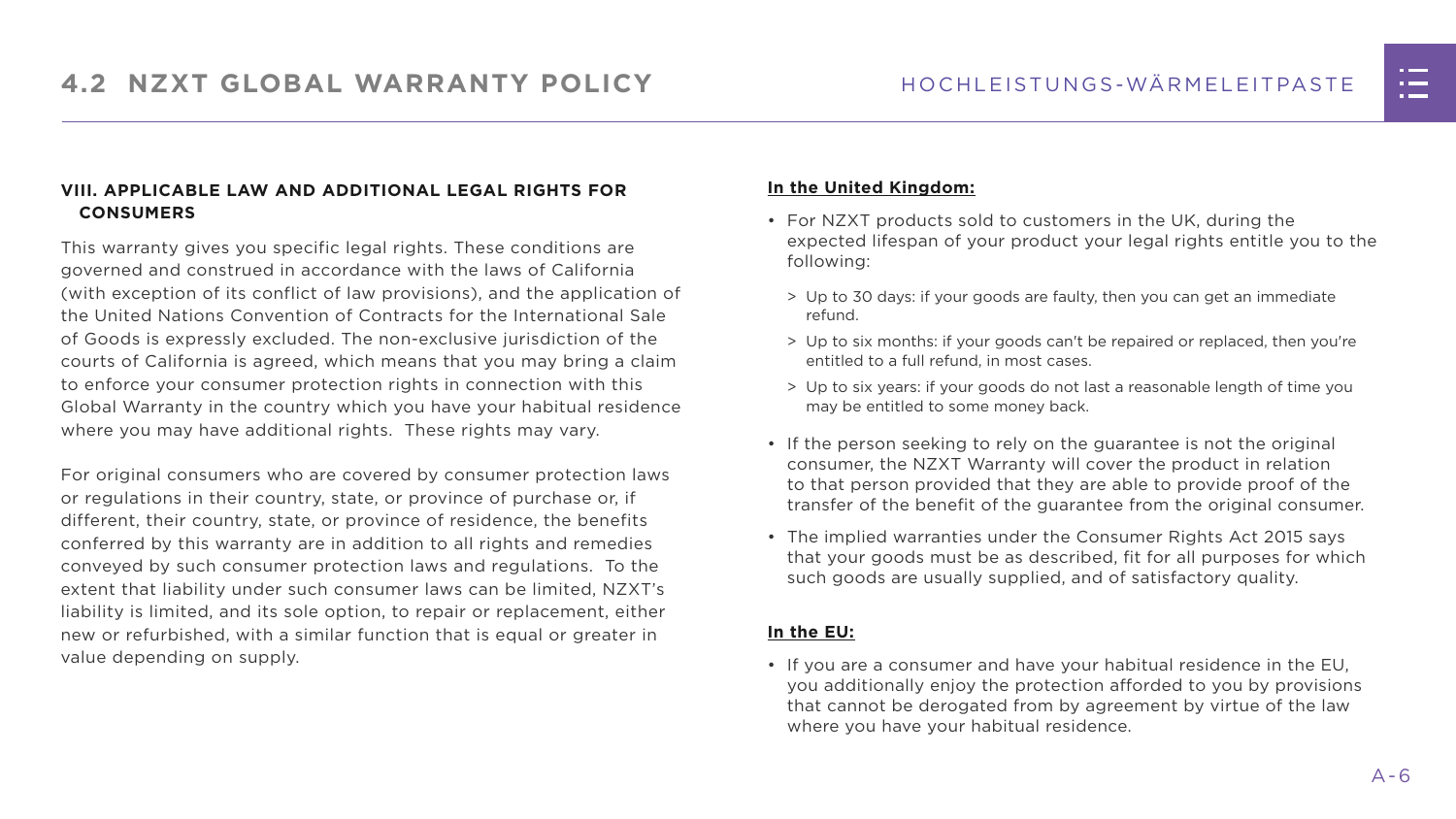#### **IX. WARRANTY SERVICE FROM RESELLERS**

In the event that a warranty service is sought, you must provide proof of purchase (store receipt or invoice) in order to receive the service and if deemed necessary, repair or replacement product.

#### **In North America:**

Within the first 60 days after purchase, please return your product (or for power supplies installed within our enclosures, just the failed power supply) to your dealer or reseller for a replacement. If the product is still within warranty and you can no longer return it to your dealer, please contact NZXT Customer Support (see above) for assistance and instructions. NZXT will not accept returns without prior approval and an RMA number.

#### **In Europe:**

Within the first year after purchase, please return your product (or for power supplies installed within our enclosures, just the failed power supply) to your dealer or reseller for a replacement. If the product is still within warranty and you can no longer return it to your dealer, please contact NZXT Customer Support (see above) for assistance and instructions. NZXT will not accept returns without prior approval.

#### **In Australasia:**

Within the first two years after purchase, please return your product (or for power supplies installed within our enclosures, just the failed power supply) to your dealer or reseller for a replacement. If the product is still within warranty and you can no longer return it to your dealer, please contact NZXT Customer Support (see above) for assistance and instructions. NZXT will not accept returns without prior approval.

The cost of shipping will be borne at the first instance by you; however, if the purchased item is defective, NZXT will reimburse reasonable postage or transportation of costs.

#### **Outside North America, Europe, and Australasia:**

If your product needs to be returned within the warranty period, please contact the retailer or distributor from whom you purchased the product.

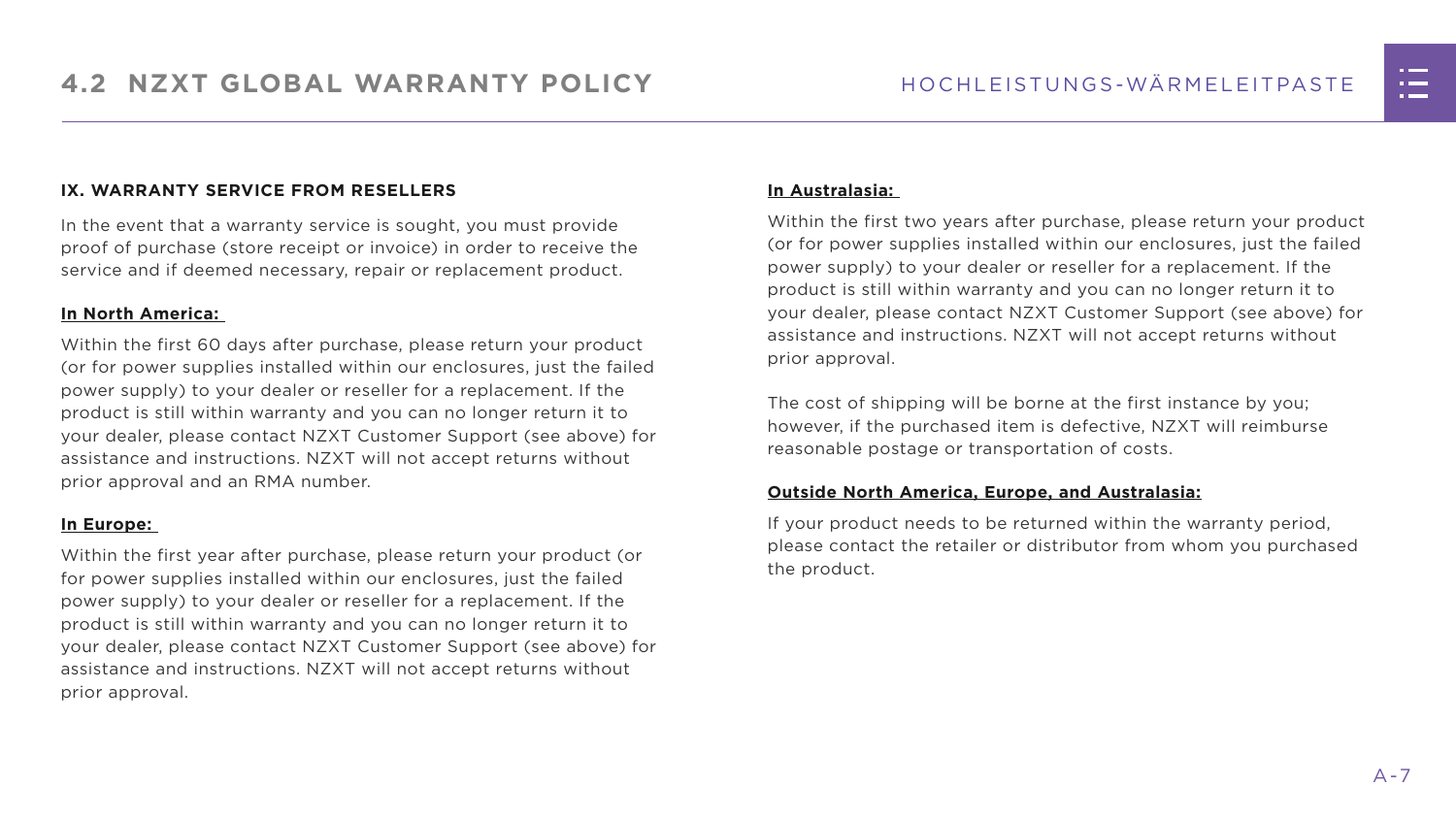#### **X. NZXT.COM STORE RETURNS/EXCHANGE POLICY**

Eligible products under this NZXT Warranty qualify for a full refund or exchange only with an authorized RMA number and if the item is returned to the NZXT.com store inventory within 30 days of purchase. Returns are not allowed beyond 30 days of the purchase date. The NZXT.com Store reserves the right to deny any return or exchange. Refunds will be credited to the original method of payment. To initiate a return, simply submit a request via NZXT support site.

- > Visit [nzxt.com/warranty](http://nzxt.com/warranty) and [support.nzxt.com](http://support.nzxt.com) for information on warranty coverage and service.
- > Visite el sitio Web [nzxt.com/warranty](http://nzxt.com/warranty) y [support.nzxt.com](http://support.nzxt.com) para obtener información sobre la cobertura y el servicio de la garantía.
- > Visitez [nzxt.com/warranty](http://nzxt.com/warranty) et [support.nzxt.com](http://support.nzxt.com) pour les informations de la couverture de la garantie et du service.
- > Informationen zu Geltungsbereich und Service der Garantie finden Sie unter [support.nzxt.com](http://support.nzxt.com) und [nzxt.com/warranty.](http://nzxt.com/warranty)
- > Visitare il sito [nzxt.com/warranty](http://nzxt.com/warranty) e [support.nzxt.com](http://support.nzxt.com) per informazioni sulla copertura e sul servizio della garanzia.
- > Visite [nzxt.com/warranty](http://nzxt.com/warranty) e [support.nzxt.com](http://support.nzxt.com) para obter informações sobre a cobertura da garantia e assistência.
- > Подробную информацию об условиях гарантийного обслуживания см. на веб-сайте [nzxt.com/warranty](http://nzxt.com/warranty) и [support.nzxt.com](http://support.nzxt.com).
- > 제품 보증 범위와 서비스 정보를 확인하시려면 [nzxt.com/warranty](http://nzxt.com/warranty) 또는 [support.](http://support.nzxt.com) [nzxt.com](http://support.nzxt.com) 을 방문해 주시기 바랍니다.
- > 保証範囲およびサービスに関する情報については、[support.nzxt.com](http://support.nzxt.com) と [nzxt.com/](http://nzxt.com/warranty) [warranty](http://nzxt.com/warranty) にアクセスしてください。
- > 请造访 nzxt.com/warranty 和 [support.nzxt.com](http://support.nzxt.com) 了解保修范围和服务的信息。
- > 請訪問 [nzxt.com/warranty](http://nzxt.com/warranty) 和 [support.nzxt.com](http://support.nzxt.com) 了解產品保固範圍和更多服務訊 息。



**NZXT, Inc./** 15736 E. Valley Blvd, City of Industry, CA 91744, USA **NZXT Europe GmbH/** Industriering Ost 66 | 47906 Kempen | Germany +1 (800) 228-9395 / service@nzxt.com / [support@nzxt.com](mailto:support%40nzxt.com?subject=) / NZX[T.com](http://nzxt.com)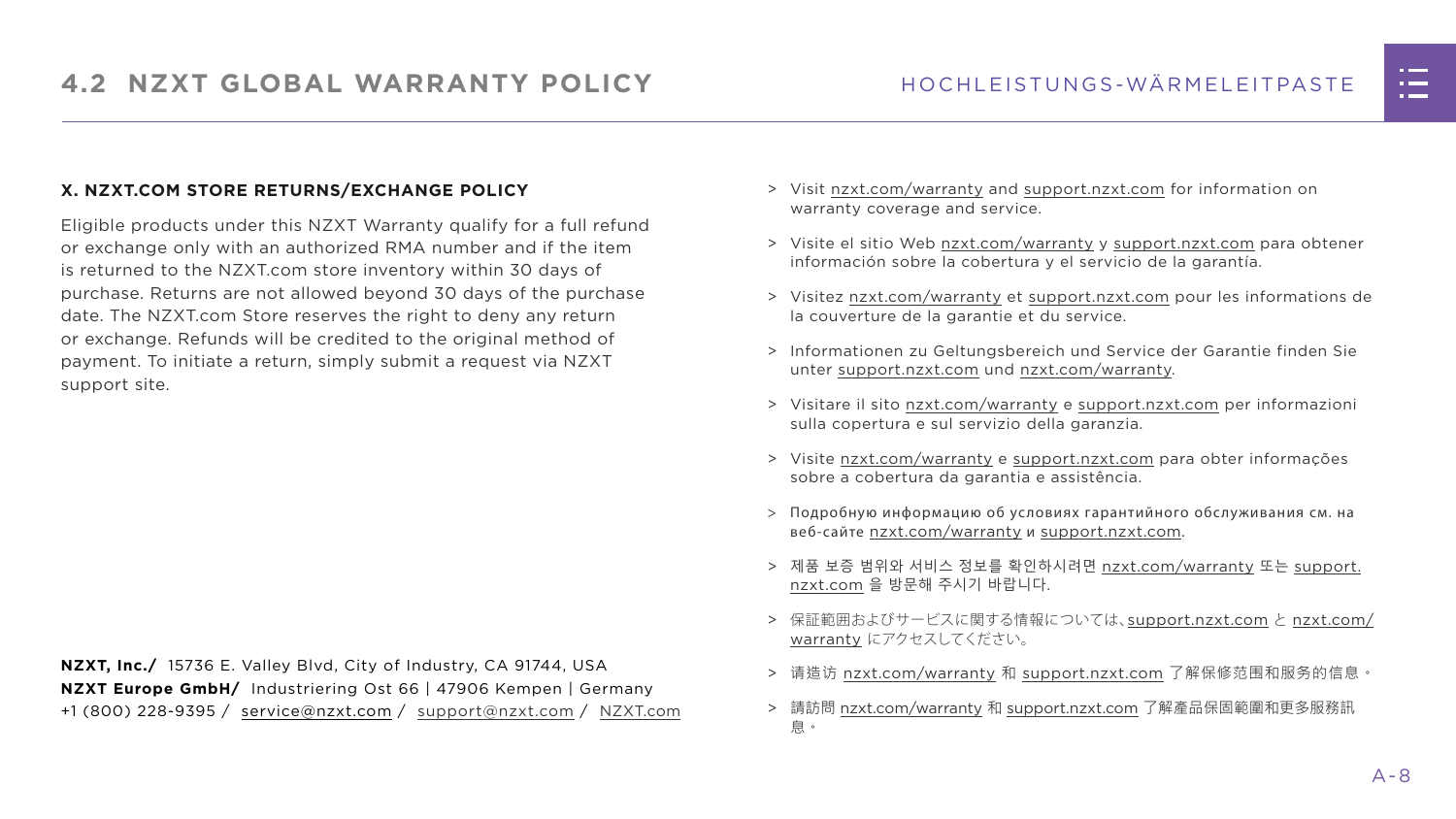

## <span id="page-15-0"></span>**4.3 SUPPORT AND SERVICE** HOCHLEISTUNGS-WÄRMELEITPASTE

#### **SUPPORT AND SERVICE**

If you have any questions or problems with the NZXT product you purchased, please don't hesitate to contact us using our support system. [nzxt.com/customer-support](http://nzxt.com/customer-support)

Please include a detailed explanation of your problem and your proof of purchase. For comments and suggestions, you can e-mail our design team, [designer@nzxt.com.](mailto:designer%40nzxt.com?subject=) Lastly we would like to thank you for your support by purchasing this product.

For more information about NZXT, please visit us online. NZXT Website: NZX[T.com](http://nzxt.com)

#### **SOPORTE Y SERVICIO**

Si tiene preguntas o problemas con el producto NZXT que usted compró, no dude en ponerse en contacto con [service@nzxt.com](mailto:service%40nzxt.com?subject=) y suministrar una explicación detallada de su problema así como su prueba de compra. Puede hacer consultas sobre piezas de repuesto en [nzxt.com/customer-support.](http://nzxt.com/customer-support) Para comentarios y sugerencias, escriba un mensaje de correo electrónico a nuestro equipo de diseño: [designer@nzxt.com.](mailto:designer%40nzxt.com?subject=) Gracias por comprar un producto NZXT. Para más información acerca de NZXT, visítenos en línea. Página web de NZXT: NZX[T.com](http://nzxt.com)

#### **SUPPORT ET SERVICE**

Si vous avez des questions ou des problèmes avec le produit NZXT que vous avez acheté, n'hésitez pas à contacter service@ nzxt.com avec une description détaillée de votre problème et votre preuve d'achat. Vous pouvez aussi commander des pièces de remplacement auprès [nzxt.com/customer-support.](http://nzxt.com/customer-support) Pour les commentaires et les suggestions, envoyez un email à notre équipe de design, [designer@nzxt.com.](mailto:designer%40nzxt.com?subject=) Merci d'avoir acheté ce produit de NZXT. Pour plus d'informations sur NZXT, visitez notre site Web. Site Web de NZXT : NZX[T.com](http://nzxt.com)

#### **KUNDENDIENST UND SERVICE**

Falls Fragen oder Probleme bezüglich Ihres NZXT-Produktes auftreten, wenden Sie sich bitte mit einer detaillierten Problembeschreibung und Ihrem Kaufbeleg an [service@nzxt.](mailto:service%40nzxt.com?subject=) [com](mailto:service%40nzxt.com?subject=).

Ersatzteile können Sie unter [nzxt.com/customer-support](http://nzxt.com/customer-support) anfragen. Kommentare und Anregungen senden Sie bitte per [designer@nzxt.com](mailto:designer%40nzxt.com?subject=) an unser Designteam. Vielen Dank, dass Sie ein NZXT-Produkt erworben haben. Weitere Informationen über NZXT erhalten Sie im Internet. NZXT-Webseite: NZX[T.com](http://nzxt.com)

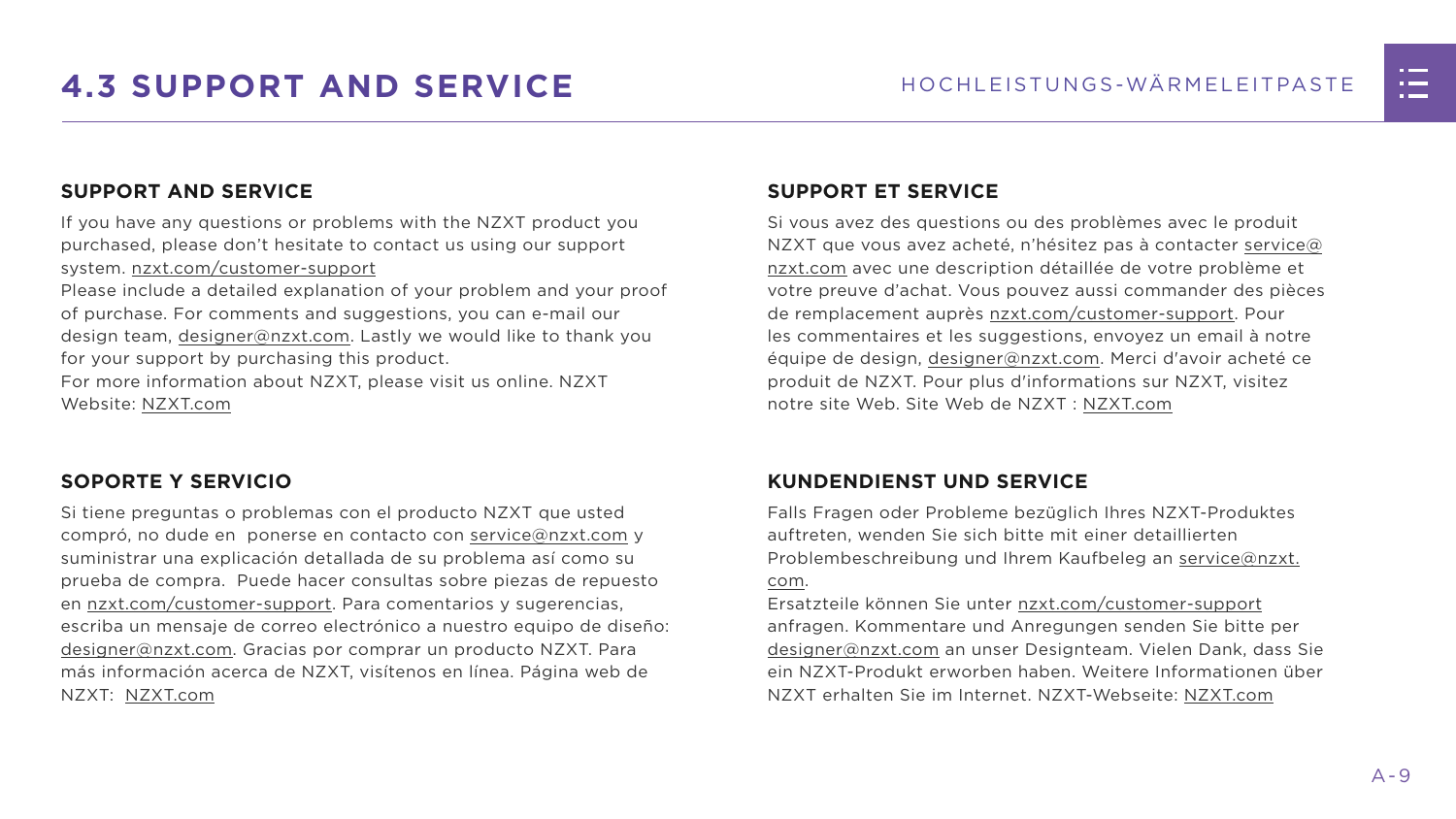#### **ASSISTENZA E SERVIZIO**

In caso di dubbi o problemi con il prodotto NZXT acquistato, non esitate a contattarci utilizzando il nostro sistema di assistenza. [nzxt.com/customer-support](http://nzxt.com/customer-support)

Includere una spiegazione dettagliata del problema e la prova di acquisto. Per commenti e suggerimenti, siete pregati di inviare un messaggio al nostro team di progettisti, all'indirizzo: [designer@nzxt.](mailto:designer%40nzxt.com?subject=) [com](mailto:designer%40nzxt.com?subject=). Infine, vogliamo ringraziarvi del vostro supporto con l'acquisto di questo prodotto. Per altre informazioni su NZXT, visitate il nostro sito. Sito NZXT: NZX[T.com](http://nzxt.com)

#### **ASSISTÊNCIA E MANUTENÇÃO**

адрес нашей группы разработчиков: [designer@nzxt.com](mailto:designer%40nzxt.com?subject=). Благодарим вас за покупку продукта NZXT. Более подробная информация о компании NZXT представлена на наших веб-сайтах. Веб-сайт NZXT: NZX[T.com](http://nzxt.com)



Caso tenha questões ou problemas com o produto NZXT adquirido, não hesite em contactar-nos através do endereço [service@nzxt.com](mailto:service%40nzxt.com?subject=) fornecendo a explicação detalhada do seu problema e a prova de compra. Poderá solicitar peças de substituição através do endereço [nzxt.com/customer-support.](http://nzxt.com/customer-support) Para comentários e sugestões, contacte a nossa equipa de design através do endereço de e-mail, [designer@](mailto:designer%40nzxt.com?subject=) [nzxt.com.](mailto:designer%40nzxt.com?subject=) Obrigado por ter adquirido um produto NZXT. Para mais informações acerca da NZXT, visite-nos online. Web site da NZXT: NZX[T.com](http://nzxt.com)

#### **СЛУЖБА ПОДДЕРЖКИ И ОБСЛУЖИВАНИЯ**

В случае возникновения вопросов или неисправностей в приобретенных вами продуктах NZXT обращайтесь по адресу: [service@nzxt.com](mailto:service%40nzxt.com?subject=) с подробным описанием проблемы и подтверждением покупки. О наличии запчастей можно узнать, обратившись по адресу: [nzxt.com/customer-support](http://nzxt.com/customer-support). Замечания и предложения отправляйте в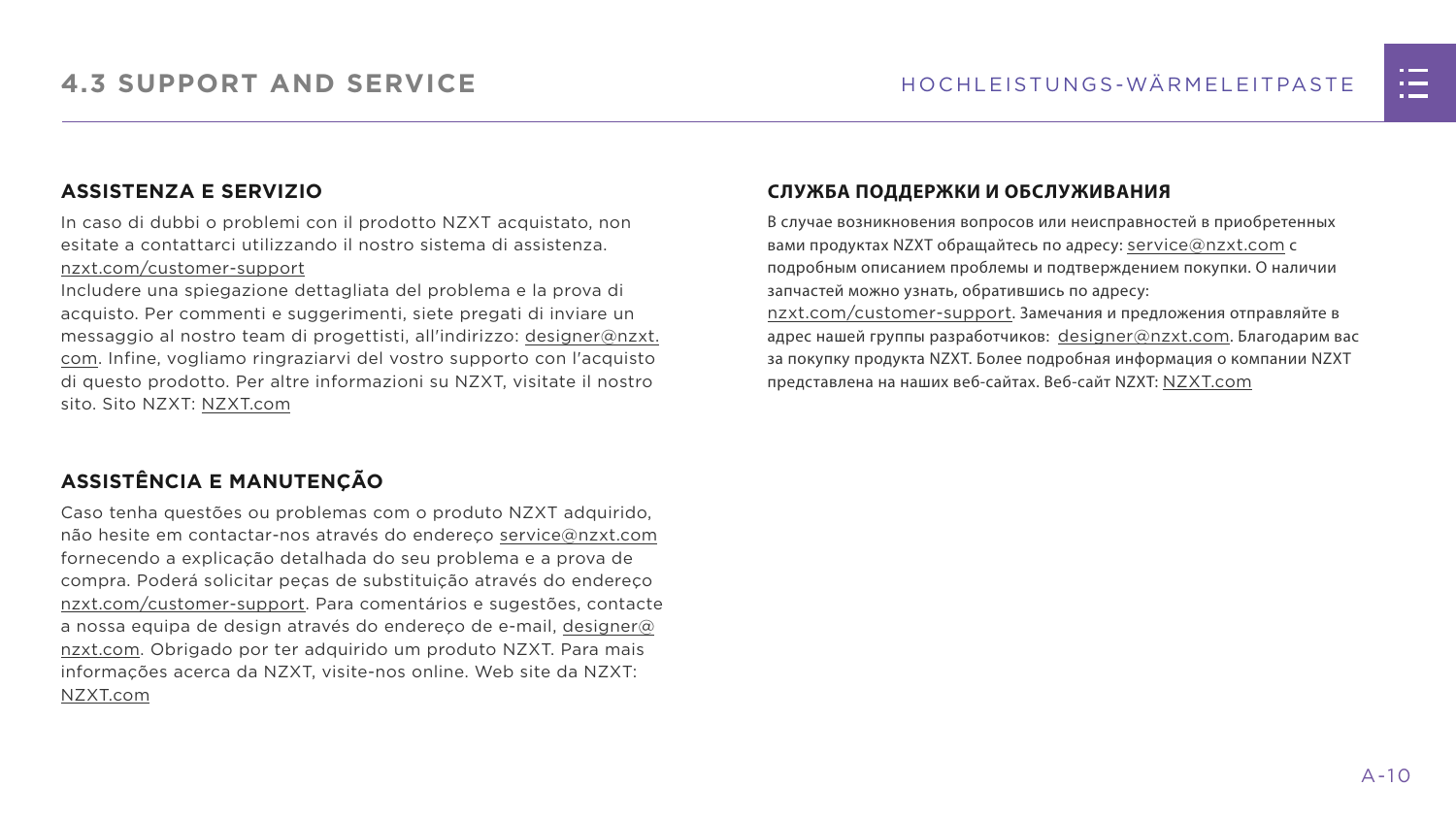

#### **지원 및 서비스**

구입한 NZXT 제품과 관련하여 질문 또는 문제가 있을 경우, 당사의 지원 시스템 ([nzxt.com/customer-support\)](http://nzxt.com/customer-support)을 사용하여 문의하십시오. 문제를 자세히 기술하고 구매 증빙을 제출하십시오. 의견 또는 제안 사항이 잇을 경우 당사 설계 팀에 [designer@nzxt.com](mailto:designer%40nzxt.com?subject=)으로 이메일을 보내십시오. 마지막으로 이 제품을 구입하여 당사를 응원해 주셔서 감사합니다. NZXT에 대해 자세히 알려면 온라인으로 방문하십시오. NZXT 웹사이트: NZX[T.com](http://nzxt.com)

#### **サポートおよびサービス**

購入されましたNZXTの製品に関するご質問または問題は、問題の詳細および購入の証 明を添えて、ご遠慮なく[service@nzxt.com](mailto:service%40nzxt.com?subject=)までご連絡ください。交換部品は [nzxt.com/customer-support](http://nzxt.com/customer-support)までお尋ねください。ご意見およびご提案は弊社設計 チーム、[designer@nzxt.com](mailto:designer%40nzxt.com?subject=) までメールを送信してください。NZXT製品をご購入い ただきましてありがとうございます。 NZXTに関する詳細は、インターネット上のウェブサ イトをご覧ください。NZXT ウェブサイト: NZX[T.com](http://nzxt.com)

#### **支持和服务**

如果有任何疑问或者在使用 NZXT 产品的过程中遇到任何问题,欢迎联络 [service@nzxt.com,](mailto:service%40nzxt.com?subject=)联络时请提供关于问题的详细说明及购买凭证。您可以向 [nzxt.com/customer-support](http://nzxt.com/customer-support) 查询更换部件。如有任何意见或建议,欢迎致信 我们的设计团队,电子邮件地址是 designer@nzxt.com。感谢您购买 NZXT 产品。有关 NZXT 的更多信息,请造访我们的在线网站。NZXT 网站:NZX[T.](http://nzxt.com) [com](http://nzxt.com)

#### **支援和服務**

如果在使用NZXT 產品的過程中有遇到任何問題或疑問,歡迎聯繫 [service@](mailto:service%40nzxt.com?subject=) [nzxt.com](mailto:service%40nzxt.com?subject=), 並請提供問題的詳細敘述及購買證明。您可以透過 [nzxt.com/](http://nzxt.com/customer-support) [customer-support](http://nzxt.com/customer-support) 查詢更換部件。如有任何意見或建議,歡迎來信與設計團隊 聯繫 designer@nzxt.com。最後,感謝您購買 NZXT 產品。有關 NZXT 的更 多信息,請訪問我們的網站。NZXT 網站: NZXT.com